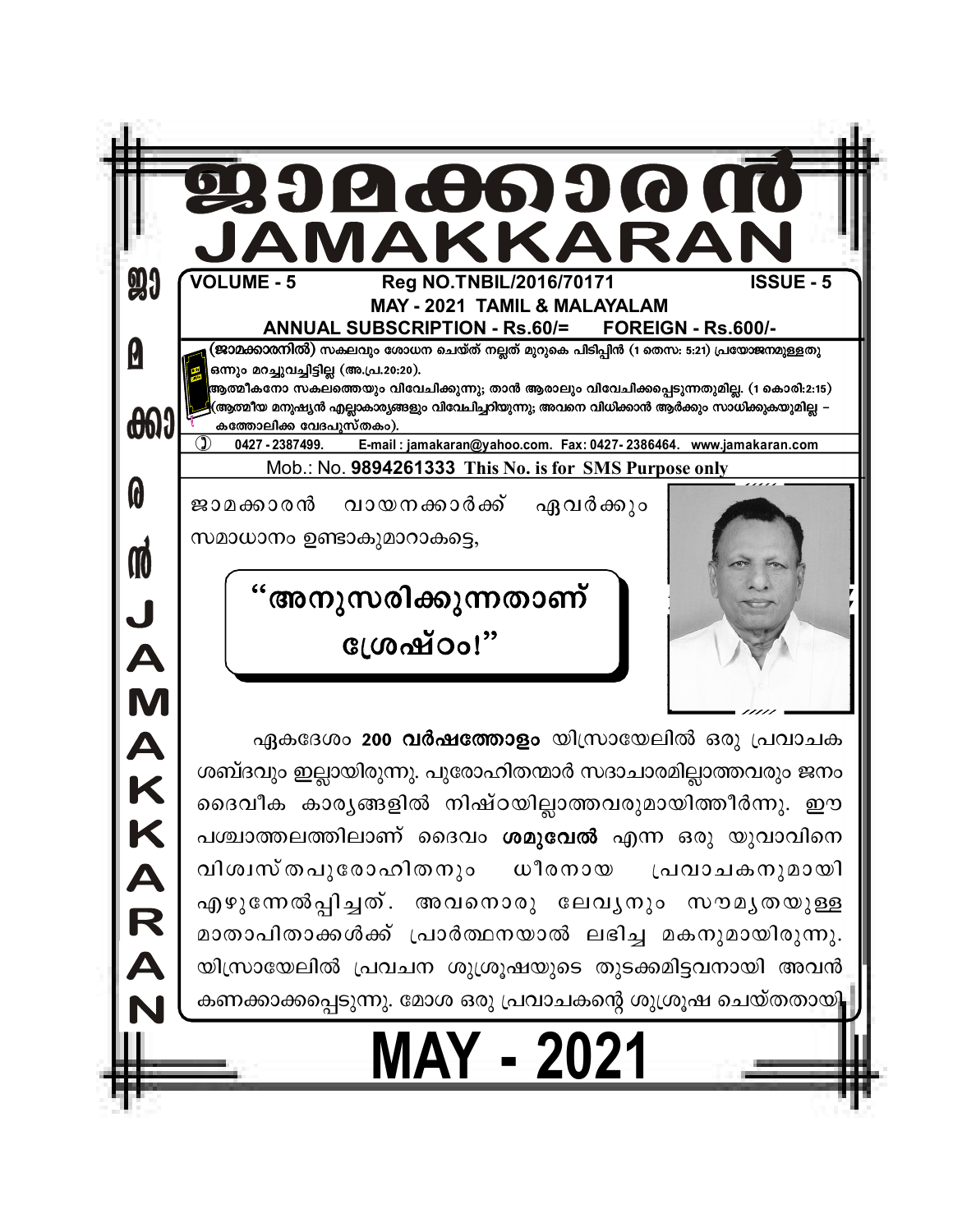| <b>May 2021</b> | www.jamakaran.com                                              | ജാമക്കാരൻ |
|-----------------|----------------------------------------------------------------|-----------|
|                 | കാണാമെങ്കിലും ശമുവേലിന്റെ കാലത്താണ് തുടർച്ചയായും ക്രമീകൃതമായും |           |
|                 | ഈ ശുശ്രൂഷ നിലവിൽ വന്നത്. സുവിശേഷത്തിന്റെ നാളുകളെ മുന്നറിയിച്ച  |           |
|                 | പ്രവാചകന്മാരുടെ നിരയിൽ ശമുവേലിനെയാണ് ഒന്നാമത്തെ വ്യക്തിയായി    |           |
|                 | പുതിയനിയമം എടുത്തുപറയുന്നത് (അ.പ്ര. 3:24).                     |           |

ശമുവേലിൽ ദൈവം അനുസരണമുള്ള ഒരു ഹൃദയം കണ്ടു. ദൈവം അവനെക്കുറിച്ചു മുൻകൂട്ടി ഇപ്രകാരം പറഞ്ഞു: എന്റെ ഹൃദയാഭിലാഷം അനുസരിച്ച് അവൻ പ്രവർത്തിക്കും (1 ശമു. 2:35). ശമുവേലിൽ അനുസരണത്തിന്റെ ആത്മാവ് ബാല്യകാലം മുതൽക്കേ കാണപ്പെട്ടിരുന്നു. അതിരാവിലെ തന്നെ ഏലി അവനെ വിളിച്ചിരിക്കും എന്ന് വിചാരിച്ച് അവൻ "ഓടി" അവന്റെ കിടക്കയുടെ അരികിൽ ചെന്നു (1 ശമു. 3:5). ദൈവത്തോടുള്ള സമർപ്പണത്തിൽ അവന്റെ ശുശ്രൂഷ ആരംഭിച്ചു. "അരുളിചെയ്യേണമേ. അങ്ങയുടെ ദാസൻ കേൾക്കുന്നു"! (വാക്യം 10). അനുസരിക്കുവാനുള്ള ഒരുക്കം ഇവിടെ ഉൾക്കൊണ്ടിരിക്കുന്നു.

ചിന്താവിഷയമായ അനുസരണത്തെ വീണ്ടും നമ്മുടെ ശക്തിപ്പെടുത്തുവാനെന്നു തോന്നും വിധം "സൈന്യങ്ങളുടെ യഹോവ' എന്ന നാമം വൃക്തമായി തിരുവചനത്തിൽ ആദ്യം കാണുന്നത് 1 ശമു. 1:3 –ൽ ആണ്. ഒരു സൈനൃത്തിൽ ഏറ്റവും അത്യാവശ്യമായത് സേനാനായകനെ അനുസരിക്കുക എന്നതാണ്! ശമുവേലിന്റെ കാലത്ത് ഭരണം ദൈവീക ഭരണത്തിൽ നിന്നും രാജവാഴ്ചയിലേക്കു മാറിയിരുന്നു. ദൈവത്തോടു അനുസരണക്കേടു കാണിച്ചതിനാൽ ഒന്നാമത്തെ രാജാവു തന്നെ സ്ഥാനഭൃഷ്ടനാക്കപ്പെട്ടു. ശൗൽ രാജാവ് അനുസരിക്കുന്നതിനു പകരം വയ്ക്കുവാൻ ശ്രമിക്കുന്നു. എന്നാൽ ശമുവേൽ പ്രവാചകൻ അവനോട് "അനുസരിക്കുന്നതാണ് ശ്രേഷ്ഠം" എന്ന് ഉറപ്പിച്ചു പറയുന്നു (15:22).

അനുസരണത്തെ ഉപേക്ഷിച്ചിട്ട് പലവിധമായ മതാനുഷ്ഠാനങ്ങൾ കൊണ്ട് ദൈവത്തെ പ്രസാദിപ്പിക്കുവാനായി മനുഷ്യൻ കാലാകാലമായി വ്യർത്ഥമായി പരിശ്രമിച്ചു വരുന്നു. നമ്മെത്തന്നെ ശോധന ചെയ്യുവാനായി

 $\mathbf{2}$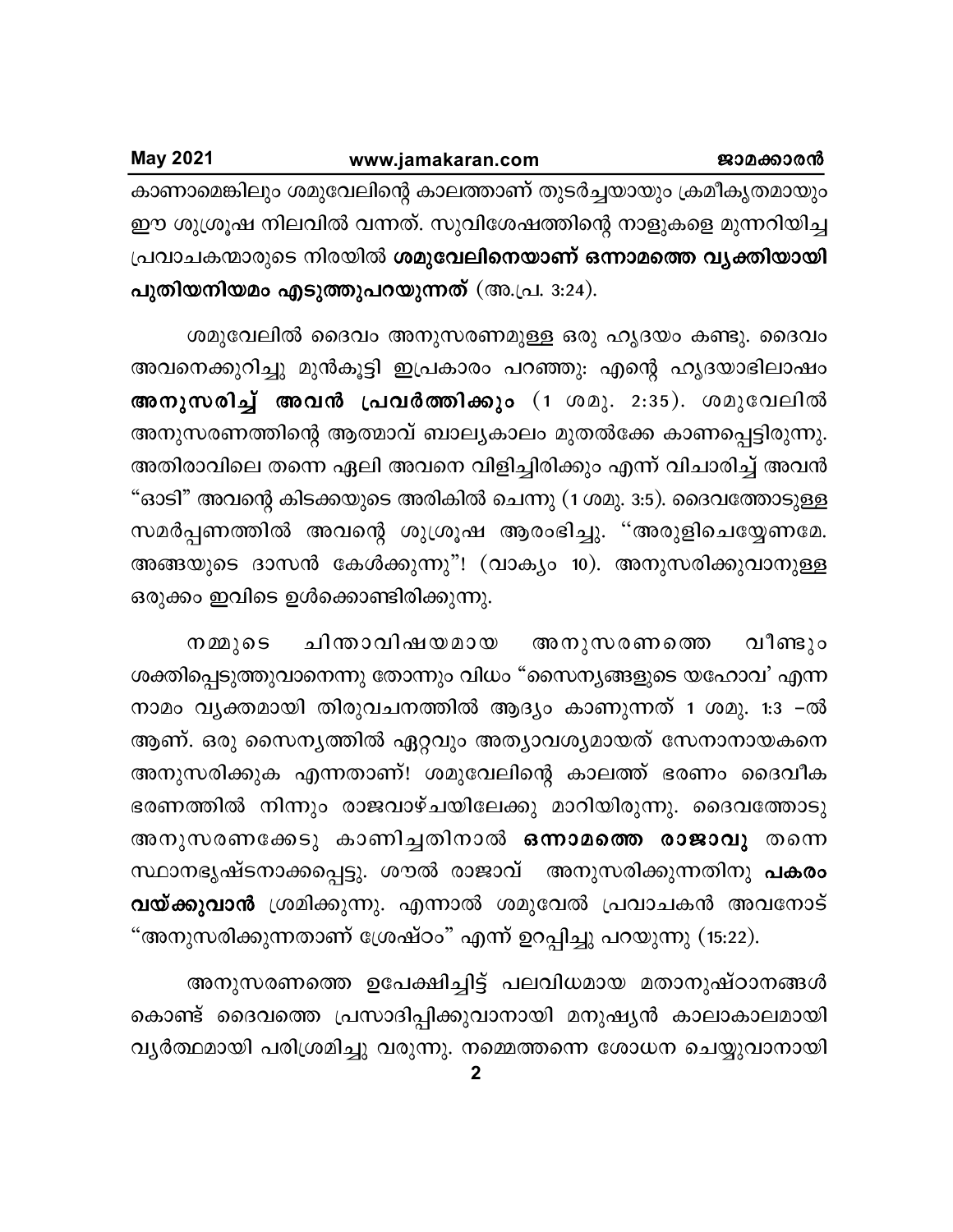**May 2021** www.jamakaran.com ജാമക്കാരൻ അവയിൽ ചിലത് ചുവടെ ചേർക്കുന്നു. അനുസരിക്കുന്നതാണ് ഏതിനെക്കാളും ശ്രേഷ്ഠം!

## 1. അനുസരണം അറിവിനെക്കാൾ ശ്രേഷ്ഠം

ഇന്നത്തെ നമ്മുടെ ആവശ്യം കൂടുതൽ വെളിപ്പാടുകൾ അല്ല. പ്രത്യുത നമുക്ക് ലഭിച്ച വെളിപ്പാടുകളെ അനുസരിക്കുന്നതാണ്. ഇത്രയധികം പഠനവേദപുസ്തകങ്ങളും പഠനോപാധികളും ലഭ്യമായ ഒരു തലമുറ മറ്റൊന്നില്ല. നിരവധി ബൈബിൾ സോഫ്റ്റ്വെയർ പരിപാടികളും പഠനസെമിനാറുകളും മൂലം കഴിഞ്ഞ തലമുറകളെ അപേക്ഷിച്ച് വേദപുസ്തക അറിവിൽ നാം അതിശയിക്കത്തക്കവണ്ണം മുൻപിലാണ് കൺവെൻഷനുകൾ. സമ്മേളനങ്ങൾ തുടങ്ങിയവയിലൂടെ അറിവു വർദ്ധിപ്പിക്കാനായി നാം "അങ്ങോട്ടുമിങ്ങോട്ടും" ഓടുന്നു (ദാനി. 12:4). എന്നാൽ ഇതിന്റെയെല്ലാം പ്രേരകശക്തി അവയെല്ലാം അനുസരിക്കണം എന്നതിനെക്കാളുപരി അറിയാനുള്ള ആഗ്രഹം മാത്രമല്ലേ? ഇതായിരുന്നു നമ്മുടെ ആദിമാതാപിതാക്കളുടെയും പാപം. അവർ ദൈവത്തോടുള്ള അനുസരണത്തിൽ നടക്കുന്നതിനെക്കാൾ ഉപരിയായി കൂടുതൽ അറിവ് നേടുവാനായി താത്പര്യപ്പെട്ടു. അതുകൊണ്ടാണ് അവർ വിലക്കപ്പെട്ട അറിവിൻ വൃക്ഷഫലം ഭക്ഷിച്ചത്.

അറിവു സമ്പാദിക്കുന്നതിന് ദൈവം എതിരല്ല. യഥാർത്ഥത്തിൽ ദൈവമാണ് സകലജ്ഞാനത്തിന്റെയും അറിവിന്റെയും ഉറവിടം. എന്നാൽ അറിവു നമുക്കു വലിയൊരു ചുമതല നൽകുന്നു. സത്യത്തെ സംബന്ധിച്ചു പൂർണ്ണമായ അറിവു ലഭിച്ചതിനുശേഷം മനഃപൂർവ്വം നാം പാപം ചെയ്യുന്നെങ്കിൽ പാപങ്ങൾക്കു വേണ്ടി അർപ്പിക്കപ്പെടാൻ <mark>പിന്നൊരു ബലി</mark> അവശേഷിക്കുന്നില്ല. മറിച്ച് ഭയങ്കരമായ ന്യായവിധിയുടെ സംഭീതമായ കാത്തിരിപ്പും ശത്രുക്കളെ വിഴുങ്ങിക്കളയുന്ന അഗ്നിയുടെ ക്രോധവും മാത്രമെ ഉണ്ടായിരിക്കൂ (എബ്രാ. 10:26, 27).

ഇന്ദ്രീയജയം അഥവാ സ്വയനിയന്ത്രണം അനുസരണത്തിന് അത്യന്താപേക്ഷിതമാണ്. ദൈവത്തോടുള്ള ഓരോ "ഉവ്വ്" അർത്ഥമാക്കുന്നത്<br>3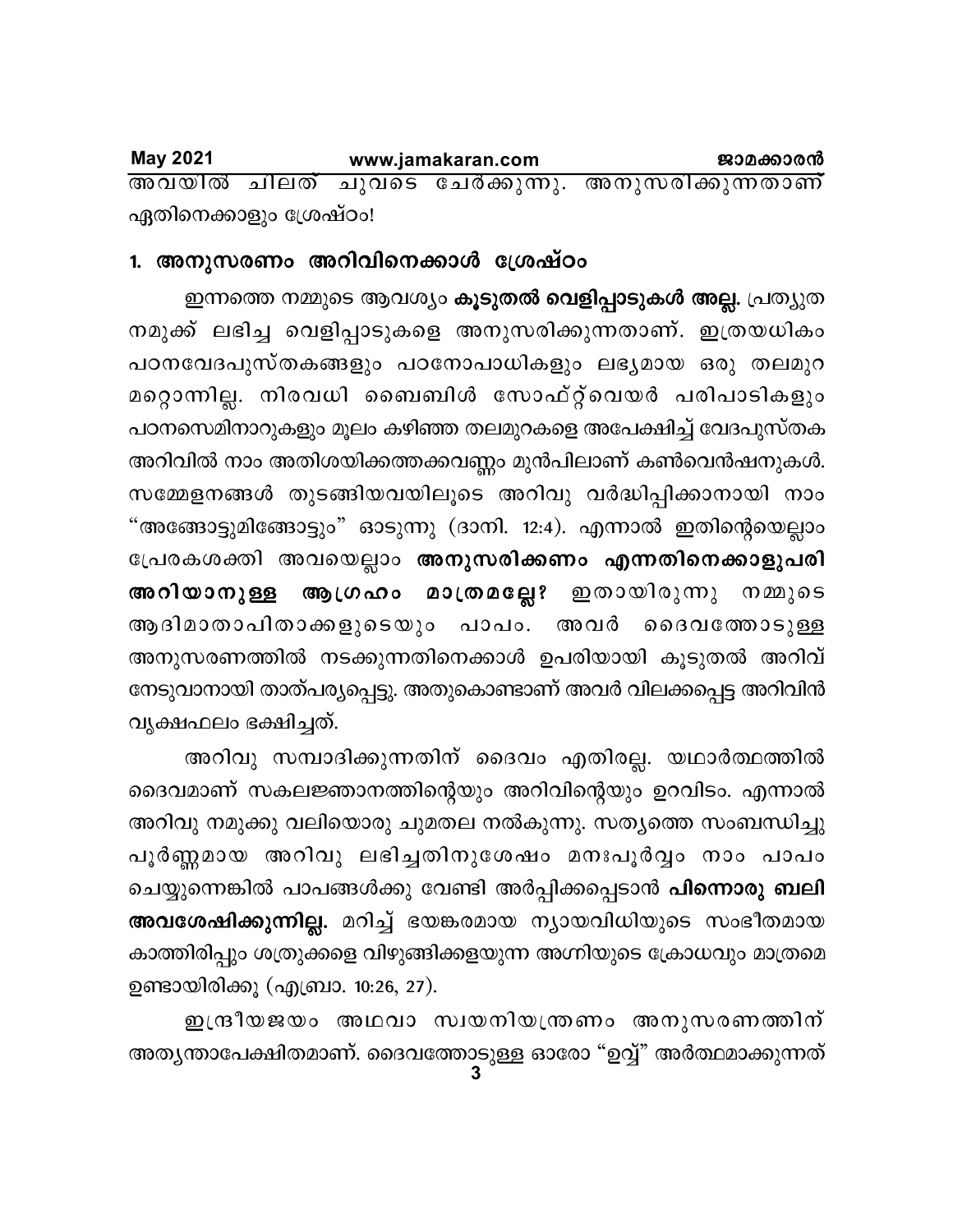**May 2021** 

ഒരു പക്ഷെ സ്വയത്തോടുള്ള "ഇല്ല" ആയിരിക്കാം. പത്രൊസ് അപ്പൊസ്തലൻ നമ്മെ ഉപദേശിക്കുന്നത് "പരിജ്ഞാനത്തോട് ഇന്ദ്രീയജയം കൂട്ടിക്കൊൾക. അല്ലെങ്കിൽ യേശുക്രിസ്തുവിന്റെ പരിജ്ഞാനം സംബന്ധിച്ചു ഉത്സാഹമില്ലാത്തവരും നിഷ്ഫലന്മാരും ആയിരിക്കും" (2 പത്രൊ. 16:8). ക്രിസ്തീയഗോളത്തിലെ ഇന്നത്തെ ഏറ്റവും വലിയശാപം **ഫലമില്ലാത്ത ഇലകൾ** തിങ്ങിയ വൃക്ഷങ്ങളാണ്. നമുക്ക് എത്രമാത്രം വേദപുസ്തകജ്ഞാനമുണ്ടെന്ന് ഓർത്ത് നാം എല്ലാവരും അഹങ്കരിക്കുന്നു. എന്നാൽ നാം എത്രമാത്രം അനുസരിക്കുന്നു എന്നതിന്റെ കണക്കു നോക്കേണ്ട സമയമാണിത്. അപ്പൊസ്തലനായ യാക്കൊബ് തന്റെ പ്രായോഗിക ലേഖനത്തിൽ ഒരു വലിയ വെല്ലുവിളി നൽകുന്നു. "നിങ്ങളിൽ ജ്ഞാനിയും വിവേകിയുമായവൻ ആർ? അവൻ ജ്ഞാനലക്ഷണമായ സൗമൃതയോടെ നല്ല നടപ്പിൽ തന്റെ പ്രവൃത്തികളെ കാണിക്കട്ടെ" (യാക്കൊ. 3:13).

പ്രവചനങ്ങൾ പഠിക്കുവാനുള്ള താൽപര്യം ഈ നാളുകളിൽ വീണ്ടും ഉണ്ടായിക്കാണുന്നു. അത് തീർച്ചയായും പ്രയോജനമുള്ളതു തന്നെ. എന്നാൽ "യേശുവിന്റെ സാക്ഷ്യമായ" പ്രവചന സന്ദേശത്തെ വ്യാപിപ്പിക്കുവാൻ നമ്മെ നിർബന്ധിതമാക്കാത്ത പ്രവചനപഠനം കൊണ്ട് എന്തു പ്രയോജനം? (വെളി. 19:10). ഇത് ഉയിർത്തെഴുന്നേറ്റ കർത്താവ് സ്വർഗ്ഗാരോഹണത്തിനു തൊട്ടു മുൻപ് ശിഷ്യന്മാർക്കു നൽകിയ ശാനയായിരുന്നു. രാജ്യം പുനഃസ്ഥാപിച്ചു നൽകുന്ന സമയം നിങ്ങൾ അറിയേണ്ട കാര്യമില്ല. രാജ്യവർദ്ധനവിനായി പ്രവർത്തിക്ക മാത്രമാണ് നിങ്ങൾ ചെയ്യേണ്ടത് (അ.പ്ര. 1:6–8 സ്വതന്ത്ര തർജ്ജമ). തന്റെ പരിജ്ഞാനം മൂലം പലരെയും വീണ്ടെടുക്കും എന്നത്രേ യേശുവിനെ സംബന്ധിച്ച് യെശയ്യാവ് പ്രവചനസാക്ഷ്യം നൽകിയിരിക്കുന്നത് അതുകൊണ്ടാണ് അവൻ ജ്ഞാനത്തിന്റെയും  $53:11$ .  $($  6  $\omega$   $\omega$  . വിവേകത്തിന്റെയും ആത്മാവിനാൽ അഭിഷേകം ചെയ്യപ്പെട്ടത് (യെശ. 11:2). നേരെ മറിച്ച്, യേശുവിന്റെ കാലത്തെ ന്യായശാസ്ത്രികൾ പരിജ്ഞാനത്തിന്റെ താക്കോൽ കൈവശം വച്ചിട്ട് അവർ കടക്കുന്നതുമില്ല, കടക്കുന്നവരെ തടുക്കുകയും ചെയ്തു (ലൂക്കൊ. 11:52). യേശു അവർക്കു 'അയ്യോ' എന്നു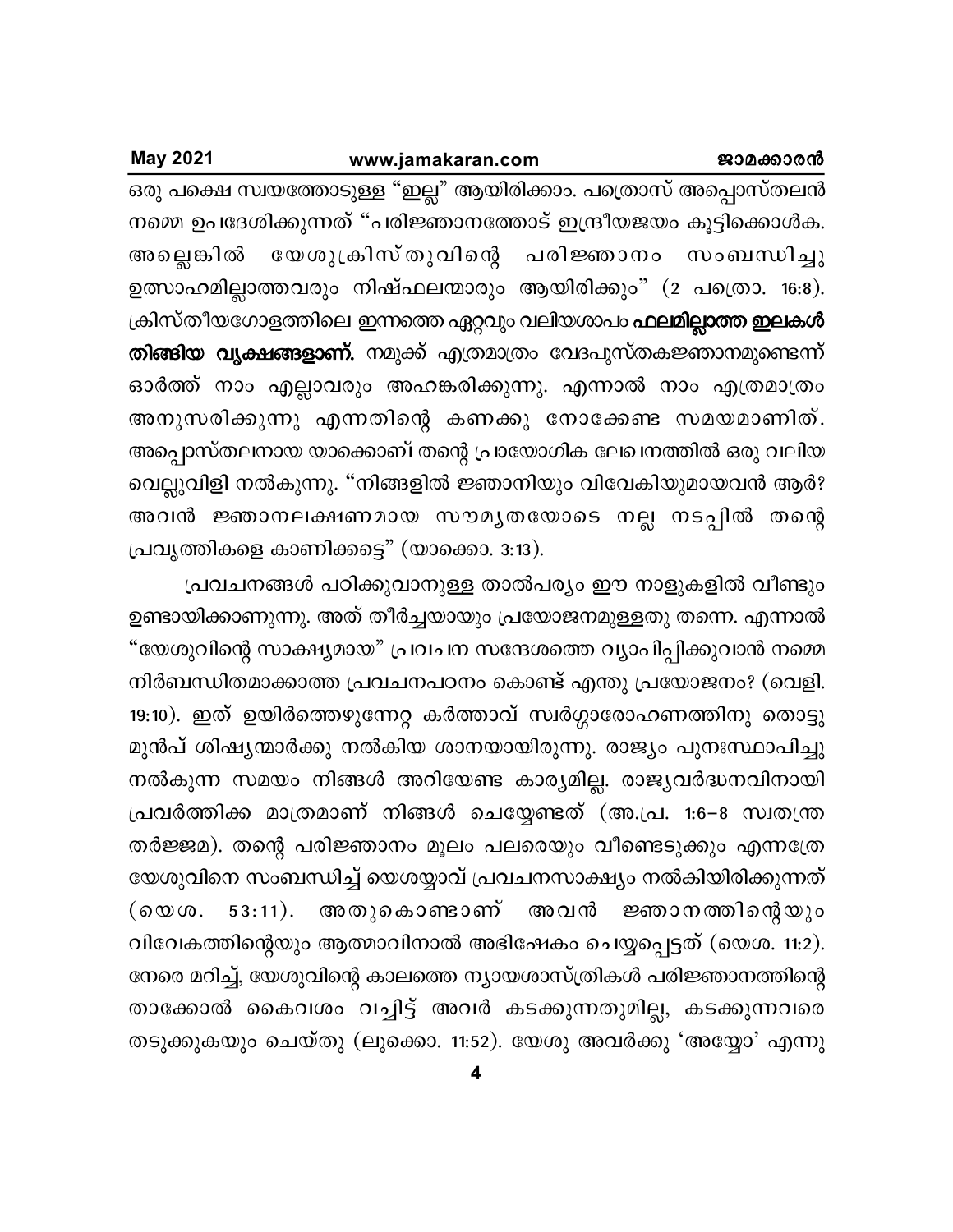| <b>May 2021</b>                                          | www.jamakaran.com |  |  | ജാമക്കാരൻ |
|----------------------------------------------------------|-------------------|--|--|-----------|
| പ്രസ്താവിച്ചു. നമ്മുടെ അറിവു സമ്പാദനവും സാക്ഷ്യവും തുല്യ |                   |  |  |           |
| അനുപാതത്തിലാണോ?                                          |                   |  |  |           |

നമ്മുടെ അറിവിനെ അനുസരണം മൂലം പ്രതികരിച്ചാൽ, കൂടുതൽ അറിവു നൽകി നമ്മുടെ അനുസരണത്തിനു ദൈവം പ്രതിഫലം നൽകും. "പൂർണ്ണ പ്രസാദത്തിന്നായി കർത്താവിന്നു യോഗ്യമാകും വണ്ണം നടക്കുമെങ്കിൽ നാം അവന്റെ ഇഷ്ടത്തിന്റെ പരിജ്ഞാനത്താൽ വർദ്ധിച്ചു വരും" (കൊലൊ. 1:10). ആകയാൽ, നിങ്ങൾ എപ്രകാരമാണ് കേൾക്കുന്നതെന്ന് സൂക്ഷിച്ചുകൊള്ളുവിൻ. എന്തെന്നാൽ ഉള്ളവനും പിന്നെയും നൽകപ്പെടും. ഇല്ലാത്തവനിൽ നിന്ന് ഉണ്ടെന്ന് അവൻ വിചാരിക്കുന്നതു കൂടെയും എടുക്കപ്പെടും" (ലൂക്കൊ.  $8:18$ ).

### 2. അനുസരണം വഴിപാടിനെക്കാളും ശ്രേഷ്**ഠം**

ശൗൽ രാജാവ് അനുസരണക്കേടിന്റെ ഒരു സ്മാരകമായി തിരുവചനത്തിൽ ശ്രദ്ധിക്കപ്പെടുന്നു രാജാവാകുമ്പോൾ അവനു നൽകപ്പെട്ട ഉടമ്പടിയുടെ കേന്ദ്ര ആവശ്യം അവൻ ലംഘിക്കുന്നു. ശമുവേൽ പ്രവാചകൻ അവനോട്, "നിങ്ങൾ യഹോവയുടെ വാക്കു അനുസരിക്കാതിരുന്നാൽ യഹോവയുടെ കൈ നിങ്ങൾക്കു വിരോധമായിരിക്കും (1 ശമു. 12:14, 15) എന്നു പറഞ്ഞിരുന്നു. എന്നാൽ അമാലേകൃരോടുള്ള യുദ്ധത്തിൽ ശൗൽ **ദൈവത്തെ** <mark>ഭാഗികമായി മാത്രം അനുസരിച്ചു</mark>. അപൂർണ്ണമായ അനുസരണം അനുസരണക്കേട് ആണ്. സകലതും നശിപ്പിക്കണമെന്ന കർത്താവിന്റെ കൽപ്പനയ്ക്കെതിരായി നല്ല മൃഗങ്ങൾ അവൻ തനിക്കായി എടുത്തു. ശമുവേൽ പ്രവാചകനാൽ ശാസിക്കപ്പെട്ടപ്പോൾ ആ മൃഗങ്ങളെല്ലാം ദൈവത്തിനു യാഗം കഴിപ്പാനാണെന്ന് ശൗൽ വ്യാജം പറഞ്ഞു. ഉടനെ ശമുവേൽ "തന്റെ കൽപന അനുസരിക്കുന്നതോ ദഹനബലികളും മറ്റു ബലികളും അർപ്പിക്കുന്നതോ കർത്താവിനു പ്രീതികരം? **അനുസരണം ബലിയേക്കാൾ ശ്രേഷ്ഠം"** എന്നു പറഞ്ഞു അവനെ കുറ്റപ്പെടുത്തി (1 ശമു. 15:22).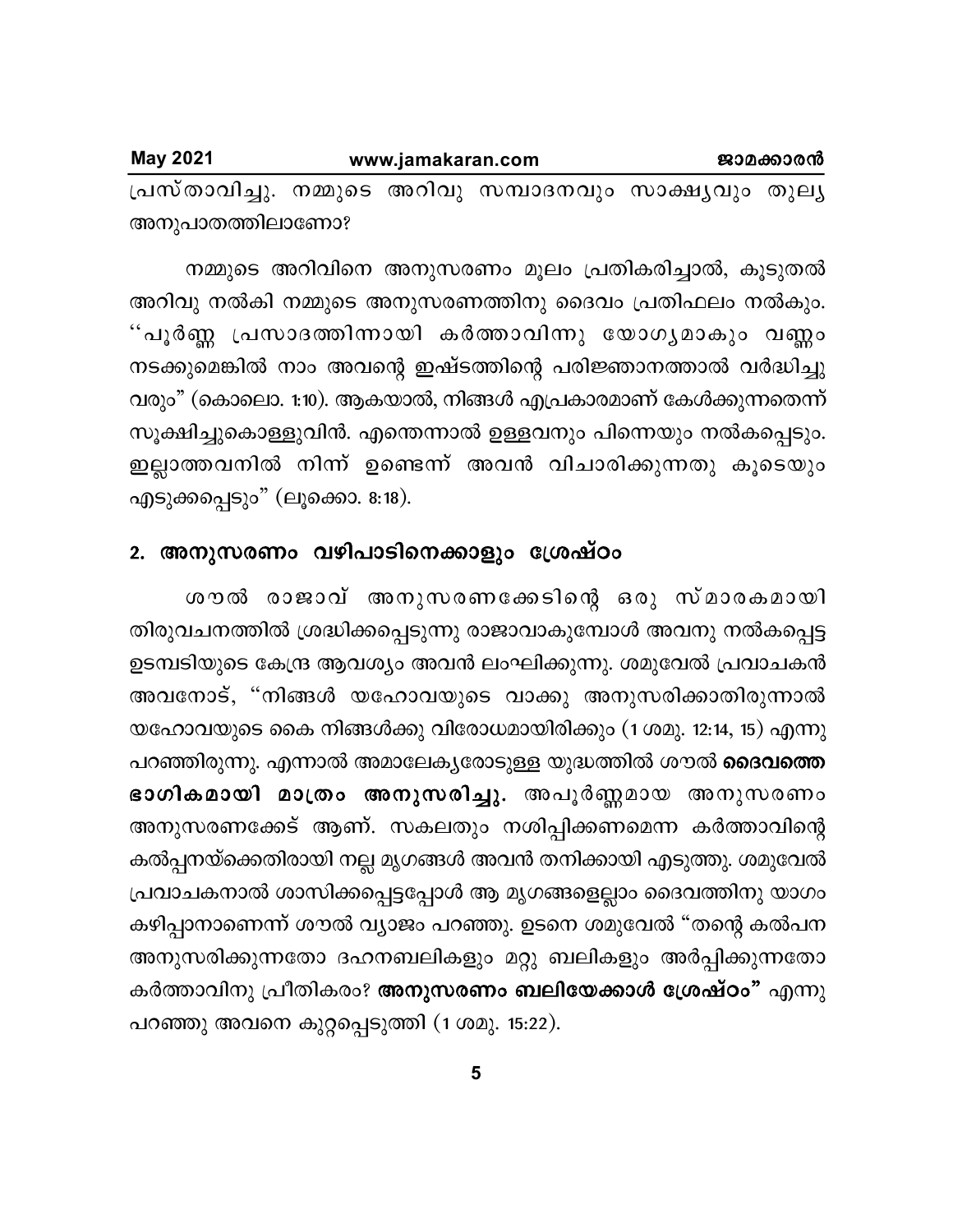| <b>May 2021</b> | www.jamakaran.com                                                  |  |  | ജാമക്കാരൻ |
|-----------------|--------------------------------------------------------------------|--|--|-----------|
|                 | അനുസരണക്കേടിനെയും മർക്കടമുഷ്ടിയെയും വിഗ്രഹാരാധനയോടും               |  |  |           |
|                 | മന്ത്രവാദത്തോടും ശമുവേൽ ഉപമിച്ചിരിക്കുന്നു (1 ശമു. 15:23). നമ്മുടെ |  |  |           |
|                 | മനസ്സിനെ ദൈവത്തോടുള്ള മത്സരത്തിനായി തിരിക്കുന്നതു പോലെ             |  |  |           |
|                 | ദൈവത്തോടു എതിർക്കുന്നതും അവനെ പ്രകോപിപ്പിക്കുന്നതുമായ മറ്റൊന്നും   |  |  |           |
| ഇല്ല.           |                                                                    |  |  |           |

ദൈവത്തിനു മനുഷ്യൻ നൽകിയതായി രേഖപ്പെടുത്തിയിട്ടുള്ള ഒന്നാമത്തെ വഴിപാടി കയീൻ അർപ്പിച്ചതാണ് (ഉല്പ. 4:3). അവൻ മാതാപിതാക്കളിൽ നിന്നും ആർജ്ജിച്ച അനുസരണക്കേടിന്റെ ആത്മാവിനാൽ "തിന്മ പ്രവർത്തിക്കുന്നവൻ" ആയിരുന്നതിനാൽ അവന്റെ വഴിപാട് നിരസിക്കപ്പെട്ടു (1 യോഹ. 3:12).

ക്രിസ്തു ലോകത്തിൽ പ്രവേശിച്ചത് തന്റെ പിതാവിനോട് ഒരു പ്രതിജ്ഞ എടുത്തുകൊണ്ടായിരുന്നു: "ബലികളും കാഴ്ചകളും നീ ഇച്ഛിക്കുന്നില്ല. എന്നാൽ ഒരു ശരീരം നീ എനിക്കു ഒരുക്കിയിരിക്കുന്നു... ദൈവമേ ഇതാ ഞാൻ ചെയ് വാൻ നിന്റെ ഇഷ് ടം വരുന്നു'' (എബ്രാ.  $10:5-9$ ). "ന്യാപ്രമാണപ്രകാരമാണ്" വഴിപാടുകൾ അർപ്പിച്ചതെങ്കിലും അത് അനുസരണത്തിനു പകരമായില്ല (എബ്ര. 10:8). ദൈവത്തോടുള്ള സമ്പൂർണ്ണ അനുസരണജീവിതത്തിന്റെ ഏറ്റവും ഉയർന്ന നിലയാണ് ക്രൂശിന്മേൽ ക്രിസ്തു തന്റെ ശരീരത്തെ ബലി അർപ്പിച്ചത് (എഫെ. 5:2).

അതുകൊണ്ടാണ് നമ്മുടെ ശരീരങ്ങളെ നന്മയും പ്രസാദവും പൂർണ്ണതയുമുള്ള ദൈവഹിതത്തിനു സമർപ്പിക്കുന്നതാണ് ബുദ്ധിയുള്ള ആരാധനയും ജീവനുള്ള ബലിയുമെന്ന് പൗലൊസ് പ്രബോധിപ്പിക്കുന്നത്. വൃക്തിപരമായ സമർപ്പണവും അനുസരണവുമില്ലാത്ത ഏതൊരു വഴിപാടും, നിർജ്ജീവ ബലിയും ബുദ്ധിയില്ലാത്ത ആരാധനയും ആയിരിക്കും. നമ്മുടെ വഴിപാടുകൾ സർവ്വശക്തനായ ദൈവത്തോടുള്ള ഹൃദയപൂർവ്വമായ അനുസരണത്തിന്റെ പ്രകടനം ആയിരിക്കണം. ഉപ്പ് ചേർക്കാത്ത ഒരു വഴിപാടും സ്ഥീകാര്യമല്ല (മർക്കൊ. 9:49). അനുസരണമാണ് ആ ഉപ്പ്.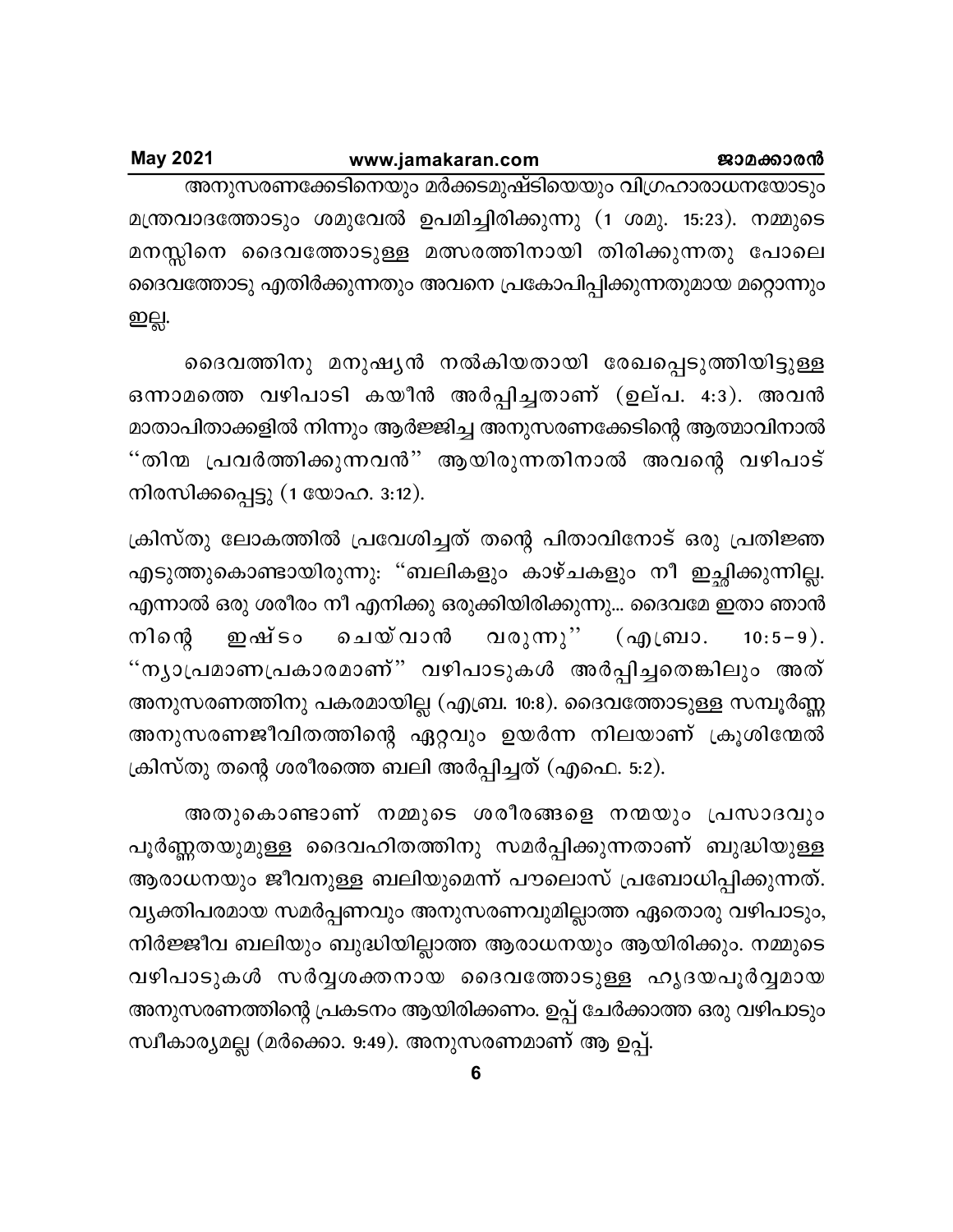ദൈവജനത്തിലേക്ക് സോദോം–ഗോമെറായുടെ ആത്മാവ് ഇരച്ചു കയറിക്കൊണ്ടേയിരിക്കുന്നു. അനുസരണക്കേട്, എതിർക്കൽ, ഹൃദയകാഠിന്യം, നിർബന്ധബുദ്ധി തുടങ്ങിയവയാണത്. ദൈവം നമ്മെ ഓർത്ത് ഇപ്രകാരം വിലപിക്കുന്നു, "നിങ്ങളുടെ ബലികളുടെ ബാഹുല്യം എനിക്ക് എന്തിനു? (യെശ. 1:10, 11). നമുക്ക് എല്ലാത്തരത്തിലുള്ള ആപ്തവാകൃങ്ങളും ഉണ്ട്: യേശു സ്നേഹിക്കുന്നു! യേശു ജീവിക്കുന്നു! യേശു വിളിക്കുന്നു! യേശു വരുന്നു! എന്നാൽ ഏറ്റവും പ്രധാനപ്പെട്ടതിനെ നാം ഉപേക്ഷിച്ചു കളഞ്ഞു: **യേശു** വിലപിക്കുന്നു!

ഒന്നാമത്തെ കൽപ്പനയ്ക്ക് തുല്യമായ രണ്ടാമത്തെ കൽപ്പനയാണ് നമ്മെപ്പോലെ തന്നെ മറ്റുള്ളവരെയും സ്നേഹിക്കുക എന്നത്. എന്നാൽ പക, കോപം, അസൂയ, പിണക്കം, അപവാദം, കള്ളം എന്നിവയോടു കൂടെ ധൈര്യപൂർവ്വം നമ്മുടെ കാഴ്ചകളുമായി അൾത്താരിയിലേക്കു നാം നടന്നു ചെല്ലുന്നു. ഇപ്രകാരം ദൈവത്തെ വശീകരിക്കുക സാദ്ധ്യമല്ല. ദൈവം ആദൃമാതാപിതാക്കളുടെ ആദ്യ ജാതന്റെ ആദ്യ വഴിപാടിനെ തള്ളിക്കളഞ്ഞവനാണ്. അവന് മാറ്റം സംഭവിച്ചിട്ടില്ല. അവൻ ഇന്നും അപ്രകാരം തന്നെ ചെയ്യുന്നു. അല്ലെങ്കിൽ എല്ലാ മനുഷ്യരോടും സമാധാനത്തോടെ ആയിരിക്കുവാനുള്ള സാദ്ധ്യത നാം പുറന്തള്ളുമായിരുന്നു (മത്താ. 5:23, 24; റോമ. 12:18).

വൈവാഹിക ജീവിതത്തിലെ അവിശ്വസ്ഥത ഉടമ്പടിയോടുള്ള അനുസരണക്കേടാണ്. അവിഹിത ബന്ധങ്ങളെ നിഷ്കരുണം മുറിച്ചു മാറ്റിയില്ലെങ്കിൽ നമ്മുടെ വഴിപാടുകളുമായി ദൈവത്തിനു ഒരു കാര്യവുമില്ല (മലാ. 2:13−15). ക്രിസ്തുവും സഭയും തമ്മിലുള്ള കൂട്ടായ്മ നാം മനസ്സിലാക്കുന്നത് ഭർത്താവും ഭാരൃയും തമ്മിലുള്ള ബന്ധത്തിന്റെ മാഹാത്മൃത്തിലൂടെയാണ് (എഫെ. 5:22−29).

 $\overline{7}$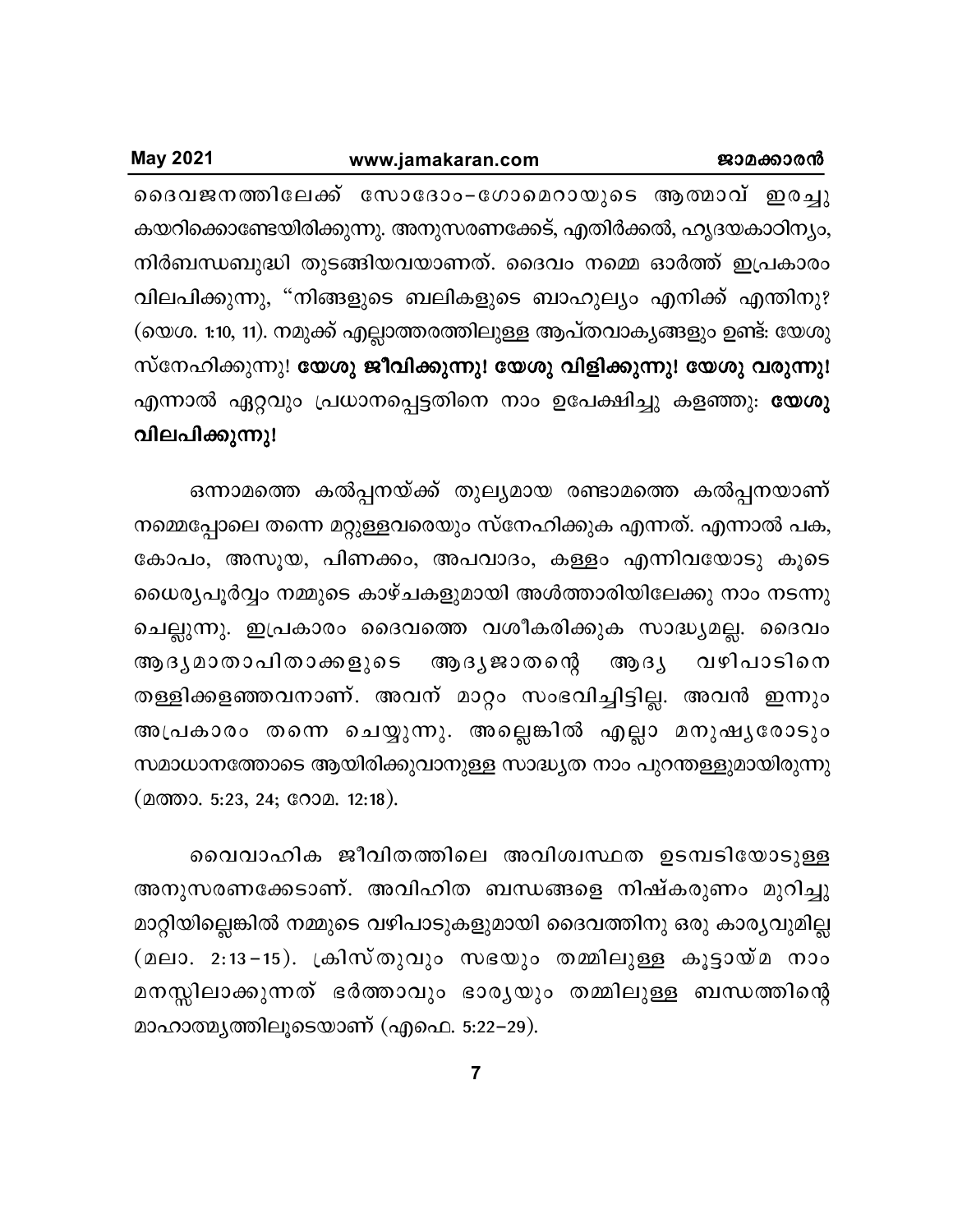## 3. അനുസരണം ശുശ്രൂഷയെക്കാൾ ശ്രേഷ്ഠം

ദൈവസന്നിധിയിൽ നീതിയുള്ളവരും കർത്താവിന്റെ സകല കല്പനകളിലും ന്യായങ്ങളിലും കുറ്റമില്ലാത്തവരായി നടന്ന അവന്റെ മാതാപിതാക്കളിൽ നിന്നും സ്നാപകയോഹന്നാൻ തീർച്ചയായും അനുസരണം പഠിച്ചിരിക്കാം (ലൂക്കൊ. 1:6). അത് നിമിത്തം അനുസരണമില്ലാത്തവരെ നീതിമാന്മാരുടെ വിവേകത്തിലേക്ക് തിരിച്ചു വിടുകയായിരുന്നു അവന്റെ ശുശ്രൂഷ (ലൂക്കൊ. 1:17). ദൈവത്തിന്റെ നീതിയുടെ കല്പനകളെ പൂർത്തീകരിക്കുവാൻ തടസ്സമുണ്ടാക്കരുത് എന്ന ഒരേ കാരണത്താൽ മാത്രമാണ് യേശുവിനെ സ്നാനപ്പെടുത്തുവാൻ അവൻ സമ്മതിച്ചത് (മത്താ. 3:15). ക്രിസ്തുവിന്റെ രണ്ടാമത്തെ വരവിന് മുൻഗാമികളായിരിക്കുന്ന നമ്മുടെ ശുശ്രൂഷയും സന്ദേശവും രീതികളും ദൈവത്തോടുള്ള അനുസരണ സ്വഭാവത്തിൽ അധിഷ്ഠിതമായിരിക്കണം.

യേശു, ശുശ്രൂഷ ആരംഭിച്ചത് അവന്റെ മുപ്പതാം വയസ്സിൽ മാത്രമാണ്. അതുവരെയും പിതാവിന്റെ മുമ്പിൽ അനുസരണത്തോടെ നടക്കേണ്ടത് എങ്ങനെയെന്ന് അവൻ <mark>അഭ്യസിക്കുകയായിരുന്നു.</mark> അവന്റെ ആത്മാവിനെ സമർപ്പണത്തിന്റെയും അനുസരണത്തിന്റെയും അംഗീകരിച്ചുകൊണ്ട് അവന്റെ ശുശ്രൂഷയുടെ ആരംഭത്തിൽ പിതാവ് ഇപ്രകാരം സാക്ഷിച്ചു: "ഇവനെന്റെ പ്രിയപുത്രൻ ഇവനിൽ ഞാൻ പ്രസാദിച്ചിരിക്കുന്നു" (മത്താ. 3:17). എല്ലാറ്റിലും പിതാവിനെ അനുസരിക്കേണം എന്നതൊഴികെ യേശുവിന് സ്നാനപ്പെടേണ്ടതിന്റെ യാതൊരു ആവശ്യവുമില്ലായിരുന്നു. ദൈവത്തിന്റെ ആന്തരീക സാക്ഷ്യം കൂടാതെ അവനായി പ്രവർത്തിക്കുവാൻ നാം ധൈര്യപ്പെടരുത്.

അനുസരണത്തിലേക്ക്'' '' വിശ്വാസത്തിന്റെ ജനത്തെ ക്ഷണിക്കുന്നതാണ് സുവിശേഷീകരണം (റോമ.  $16:25,$  $26).$ അനുസരണമില്ലാത്ത പുരുഷനും സ്ത്രീയും ജാതികളുടെ മദ്ധ്യേ ദൈവനാമത്തിന് അപമാനം വരുത്തുന്നവരായിരിക്കും (റോമ. 2:22, 23).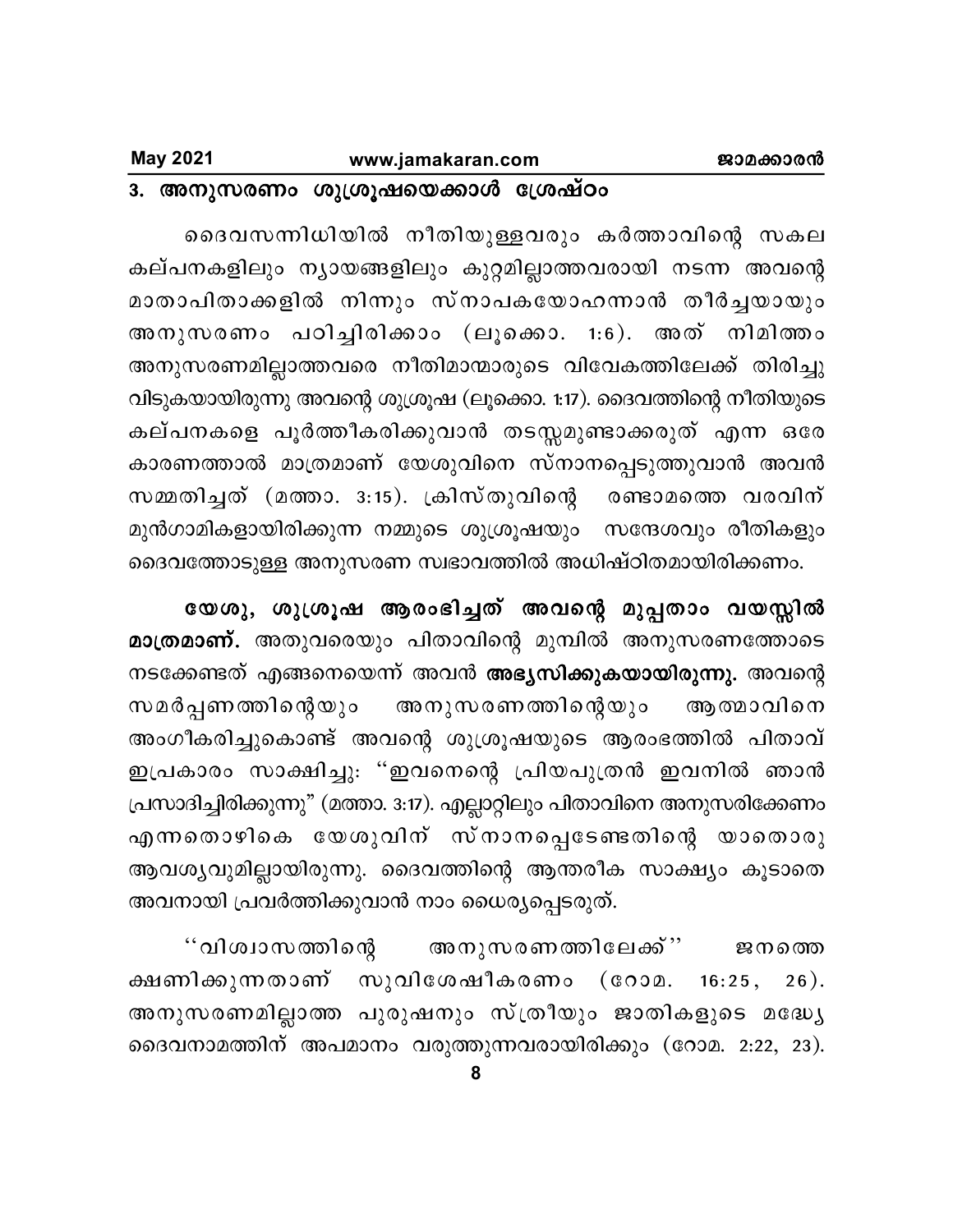| <b>May 2021</b> |                        | www.jamakaran.com | ജാമക്കാരൻ                                                      |
|-----------------|------------------------|-------------------|----------------------------------------------------------------|
|                 |                        |                   | ഭാരതത്തിലെ സഭയ്ക്ക് സമൂഹത്തെ സ്വാധീനിക്കുവാൻ കഴിയാത്തത് എന്ത്  |
|                 |                        |                   | എന്ന് നാം അത്ഭുതപ്പെടാറുണ്ടോ? ഉച്ചസ്വരവും ഉച്ചഭാഷിണിയും        |
|                 |                        |                   | സമൂഹങ്ങളെ ചലിപ്പിക്കുകയില്ല. ചിന്തിക്കുന്ന ജനസമൂഹത്തോട് നിങ്ങൾ |
|                 |                        |                   | എന്തുകൊണ്ട് ക്രിസ്തൃാനിയാകുന്നില്ല? എന്ന് ചോദിച്ചാൽ, ഒരു       |
|                 |                        |                   | സതൃക്രിസ്തൃാനിയെ എന്നു കാണുന്നോ, അന്ന് ഞാൻ                     |
|                 |                        |                   | ക്രിസ്ത്യാനിയാകും എന്ന് ഗാന്ധിജി പറഞ്ഞ ഉത്തരം നൽകുവാനാണ്       |
|                 |                        |                   | സാദ്ധൃത. നമ്മുടെമേലുള്ള ഈ നിന്ദയെക്കുറിച്ച് ഗൗരവമായി           |
|                 | കണക്കിലെടുക്കേണ്ടതാണ്. |                   |                                                                |

പരിശുദ്ധാത്മാവ് തന്നെ അനുസരിക്കുന്നവരിലും തനിക്ക് കീഴ്പ്പെട്ടിരിക്കുന്നവരിലും സ്വാതന്ത്ര്യത്തോടെ പ്രവർത്തിക്കുന്നു (അ.പ്ര. 5:32). അത് വ്യക്തിപരമായ ആത്മസമ്പാദനമോ (അ. പ്ര. 8:29) സുവിശേഷയോഗമോ  $(10:42)$  മിഷണറി മുന്നേറ്റമോ  $(13:2)$  ഏതായാലും അതിന്റെ പ്രധാന ്രേപരകശക്തി പരിശുദ്ധാത്മാവാണ്. പ്രാവിനെപ്പോലുള്ള സൗമൃസ്വഭാവം കാരണം ദൈവത്തിനെതിരായ നമ്മുടെ അനുസരണക്കേടിന് പരിശുദ്ധാത്മാവ് ഉടനെ പ്രതികരിക്കാറില്ല. അവൻ നമ്മിൽ തുടർന്നും പ്രവചനം, രോഗശാന്തി, അത്ഭുതങ്ങൾ തുടങ്ങിയ കൃപാവരങ്ങളിലൂടെ പ്രവർത്തിച്ചെന്നുവരാം. ഈ വക ശുശ്രൂഷയിൽ വിജയവും, എന്നാൽ വ്യക്തിപരമായി ദൈവത്തോട് അനുസരണവും ഇല്ലെങ്കിൽ അപ്രതീക്ഷിതമായ അത്യാഹിതം നമ്മെ കാത്തിരിക്കുന്നു. "ഞാൻ അവരെ അറിയുന്നില്ല, എന്നെ വിട്ട് പോകുവിൻ" എന്ന വിധി കേൾക്കുമ്പോൾ സാഹചര്യത്തെ മാറ്റുവാൻ വളരെ താമസിച്ചിരിക്കും (മത്താ. 7:20–27). തന്റെ ഏറ്റവും വലിയ പ്രസംഗത്തിന്റെ അവസാനമായി യേശു ഈ മുന്നറിയിപ്പു നൽകുമ്പോൾ അനുസരിക്കുന്നവനെ ബുദ്ധിമാനായും അനുസരിക്കാത്തവനെ ഭോഷനായും താരതമ്യപ്പെടുത്തിയിരിക്കുന്നു. അതുകൊണ്ട് നാം ശുശ്രൂഷയിൽ "എന്തു" ചെയ്യുന്നു എന്നതിനെക്കാൾ ഉപരി നാം ശുശ്രൂഷ "എങ്ങനെ" ചെയ്യുന്നു എന്നതിനാണ് പ്രാധാന്യം.

**9**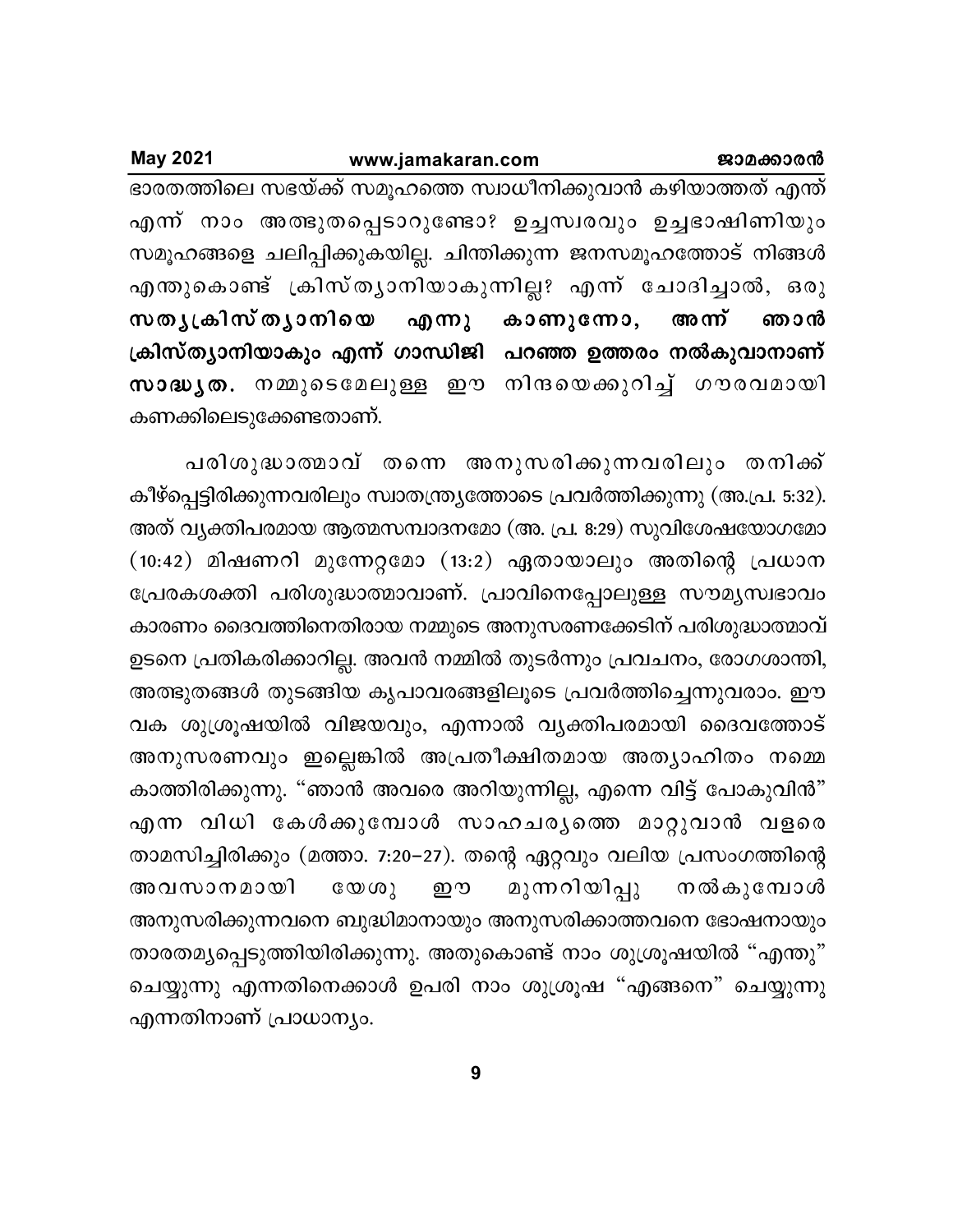#### ജാമക്കാരൻ

### www.jamakaran.com

**May 2021** 

ദൈവത്തിനു സ്ഥീകാര്യമായ രീതിയിൽ ശുശ്രൂഷ അർപ്പിക്കുവാൻ തീക്ഷ്ണത മാത്രം മതിയായതല്ല. ഒരു കുഷ്ഠരോഗിയെ സൗഖ്യമാക്കിയതിനു ശേഷം ഇത് പൊതുവായി പറയരുതെന്ന് അവന് "കർശനമായ താക്കീതു" നൽകി. "അവനോ പുറപ്പെട്ടു വളരെ ഘോഷിപ്പാനും വസ്തുത പ്രസംഗിപ്പാനും തുടങ്ങി; അതിനാൽ യേശുവിനു പരസ്യമായി പട്ടണത്തിൽ കടപ്പാൻ കഴിയായ്ക കൊണ്ടു അവൻ പുറത്തു നിർജ്ജന സ്ഥലങ്ങളിൽ പാർത്തു" (മർക്കൊ. 1:45). അനുസരണക്കേട് ദൈവീക പ്രവർത്തനത്തെ എപ്രകാരം തടസ്സപ്പെടുത്തുന്നു എന്നു നോക്കുക. തിരുവചനം "എന്തു" "എങ്ങനെ" എന്നീ കാര്യങ്ങൾ പഠിപ്പിക്കുന്നു. എന്നാൽ പരിശുദ്ധാത്മാവ് "എപ്പോൾ" എന്നു പറഞ്ഞു തരുന്നു. അനുസരിക്കുന്നവൻ ഭാഗൃവാൻ.

സുവിശേഷം അറിയിക്കുന്നവർക്ക് എവിടെയും ഭീഷണികൾ വർദ്ധിച്ചു വരുന്നു. എന്തു വന്നാലും ഞാൻ ദൈവഹിതം അനുസരിക്കും എന്ന മനോഭാവം നമുക്കില്ലെങ്കിൽ നാം പിന്മാറും (അ. പ്ര. 4:19; 5:29). നമ്മുടെ അനുസരണം "പൂർണ്ണമാകുമ്പോൾ" മാത്രമേ സാത്താന്റെ കോട്ടകളെ മുഴുവനായും നശിപ്പിക്കുവാൻ നമുക്കു സാദ്ധ്യമാകൂ (2 കൊരി. 10:4–6). ദൈവത്തോട് അനുസരണക്കേട് കാണിക്കാത്ത ഒരു മനുഷൃനോട് സാത്താനും അനുസരണക്കേട് കാണിക്കുവാൻ കഴികയില്ല! ഹല്ലേലൂയ!

# 4. അനുസരണം അനുഗ്രഹത്തെക്കാൾ ശ്രേഷ്ഠം

ക്രിസ്തീയ ലോകത്തെ സ്വാധീനിച്ചുകൊണ്ടിരിക്കുന്ന അജ്ഞാനവും വിഗ്രഹാരാധനയും നിമിത്തം ഞാൻ വേദനിക്കുന്നു. ജാതികൾക്ക് സമ്പത്ത്, ആരോഗ്യം, ഭാവി, അറിവു തുടങ്ങിയ അനേകം കാര്യങ്ങൾക്ക് ദേവന്മാരും ദേവിമാരും ഉണ്ട്. ഈ ദേവീദേവന്മാരിൽ നിന്നും തങ്ങളുടെ ആവശ്യങ്ങൾ "ലഭിക്കുന്നതിന്" മാത്രമാണ് ജനം അവയോട് ഭക്തി പ്രകടനങ്ങൾ കാണിക്കുന്നത്. എന്നാൽ, വേദപുസ്തകത്തിലെ ഉപദേശം ഈ ചിന്താഗതിക്ക് തികച്ചും എതിരാണ്. ദൈവീക അനുഗ്രഹങ്ങൾ പ്രാപിക്കുന്നതിന്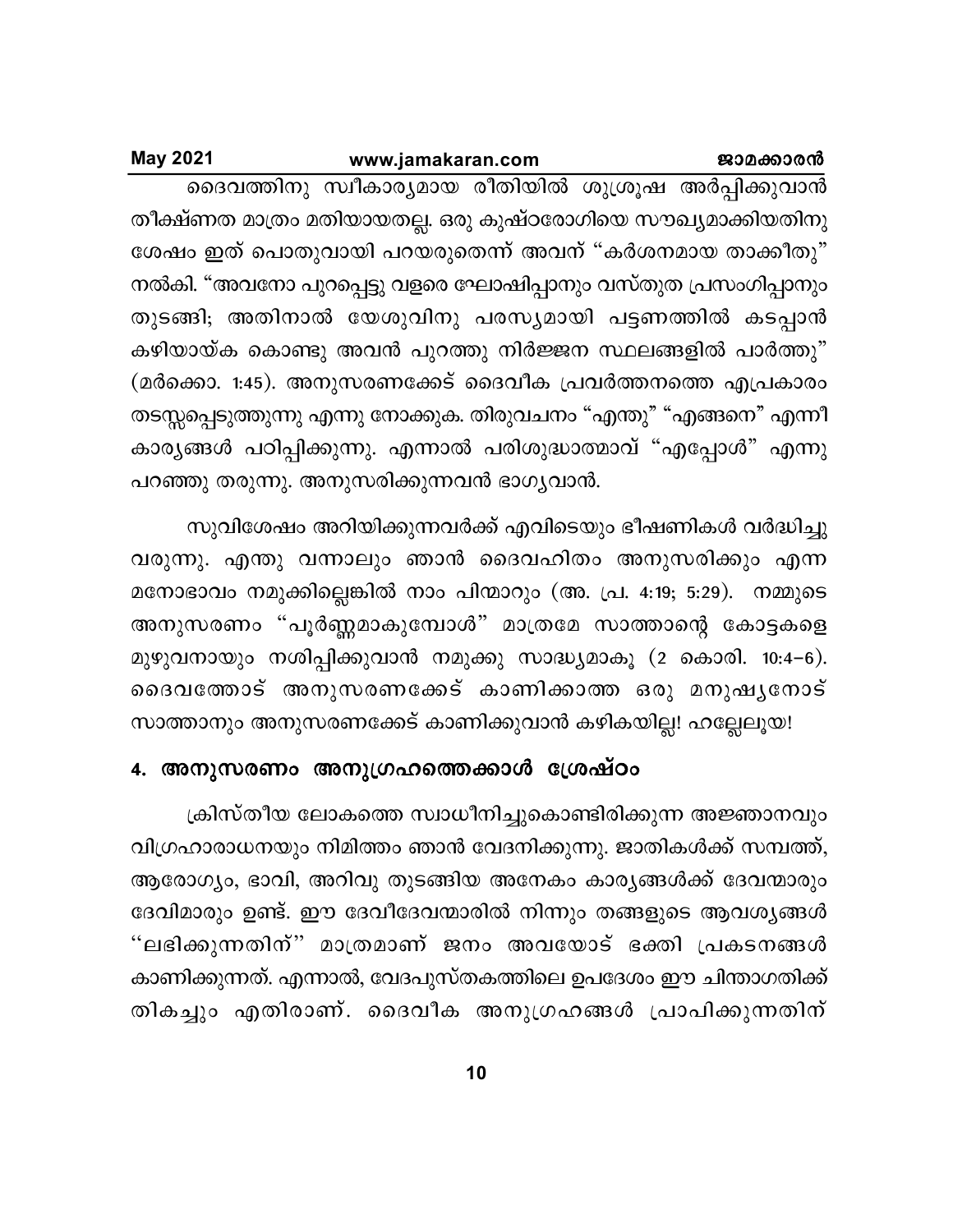### ജാമക്കാരൻ

### www.jamakaran.com

**May 2021** 

അനുസരിക്കേണ്ടത് ഒരു നിബന്ധനയാണെന്നത് ശരി തന്നെ. എന്നാൽ, പ്രാഥമിക ആവശ്യങ്ങൾ നേടുക എന്ന ലക്ഷ്യത്തോടെയല്ല നാം ദൈവത്തെ അനുസരിക്കുന്നത്. ആധുനികമായ ആരോഗ്യ അഭിവൃദ്ധി സുവിശേഷത്തിന്റെ വേരിലുള്ള പ്രതൃക്ഷമായ തെറ്റുകളിലൊന്നാണ് ഇത്. ദൈവത്തോടുള്ള അനുസരണത്തിന്റെ നിർമ്മലമായ ലക്ഷ്യം അവനെ പ്രസാദിപ്പിക്കുക അനുഗ്രഹിക്കപ്പെടുകയോ എന്നതായിരിക്കണം. ഞാൻ അനുഗ്രഹിക്കപ്പെടാതിരിക്കയോ ചെയ്യാം; എന്നാൽ ദൈവപ്രസാദമാണ് മുഖൃമായത്. അവൻ കർത്താവാണ്; അതുകൊണ്ട് നാം അവനെ അനുസരിക്കുന്നു. മറ്റൊരു കാരണവും ഇല്ല. പത്തു കല്പനകളിൽ ആദ്യത്തേതിന്റെ യുക്തി: "യഹോവയായ ഞാൻ നിന്റെ ദൈവമാകുന്നു" (പുറ.  $20:2$ ).

അനുസരണം പഠിക്കുവാനായി നമുക്കു വീണ്ടും വീണ്ടും അബ്രഹാമിലേക്ക് തിരിയാം. ദൈവം അവനെ വിളിക്കുന്നതിനു മുൻപ് അവനൊരു ദരിദ്രനായിരുന്നില്ല. തന്റെ സ്വന്ത ദേശമായ ഊരിൽ അവൻ ഭൂമിയിലെ അനുഗ്രഹങ്ങളിൽ സമൃദ്ധമായി സന്തോഷിക്കുന്നവനായിരുന്നു. എന്നാൽ, അവനെ സംബന്ധിച്ചിടത്തോളം സ്ഥിരവാസത്തിലെ സുഖസൗകരൃങ്ങളെ മുറുകെ പിടിക്കുന്നതിനെക്കാളുപരി ദൈവത്തെ അനുസരിക്കുന്നതിനാണ് കൂടുതൽ പ്രാധാന്യം നൽകിയത്. അനേകമനേകം വർഷങ്ങളായി അബ്രഹാം കാത്തിരുന്ന അനുഗ്രഹമാണ് യിസഹാക്. എന്നാൽ തന്റെ മടിയിലെ വാത്സല്യ അനുഗ്രഹത്തെ മുറുകെ പിടിക്കുന്നതിനെക്കാൾ വീണ്ടും ദൈവത്തെ അനുസരിക്കുന്നതാണ് പ്രധാനം എന്നു അവൻ തീരുമാനിച്ചു. അബ്രഹാമിന്റെയും സാറായുടെയും വാർദ്ധകൃകാലത്തിൽ സന്തോഷം കൊണ്ടുവന്ന തങ്ങളുടെ മകനെ ബലിയർപ്പിക്കുവാനുള്ള ദൈവീക ആഹ്വാനത്തോട് "അതെ" പറയുവാൻ അവർ തയ്യാറായി (എബ്രാ. 11:8, 9, 17, 18).

ദൈവമാണ് നമുക്ക് നിലങ്ങൾ, മൃഗസമ്പത്ത്, കുടുംബം എന്നിവ നൽകുന്നത്. അവ ദൈവീക അനുഗ്രഹങ്ങളാണ്. ദൈവത്തിന്റെ മിഷണറി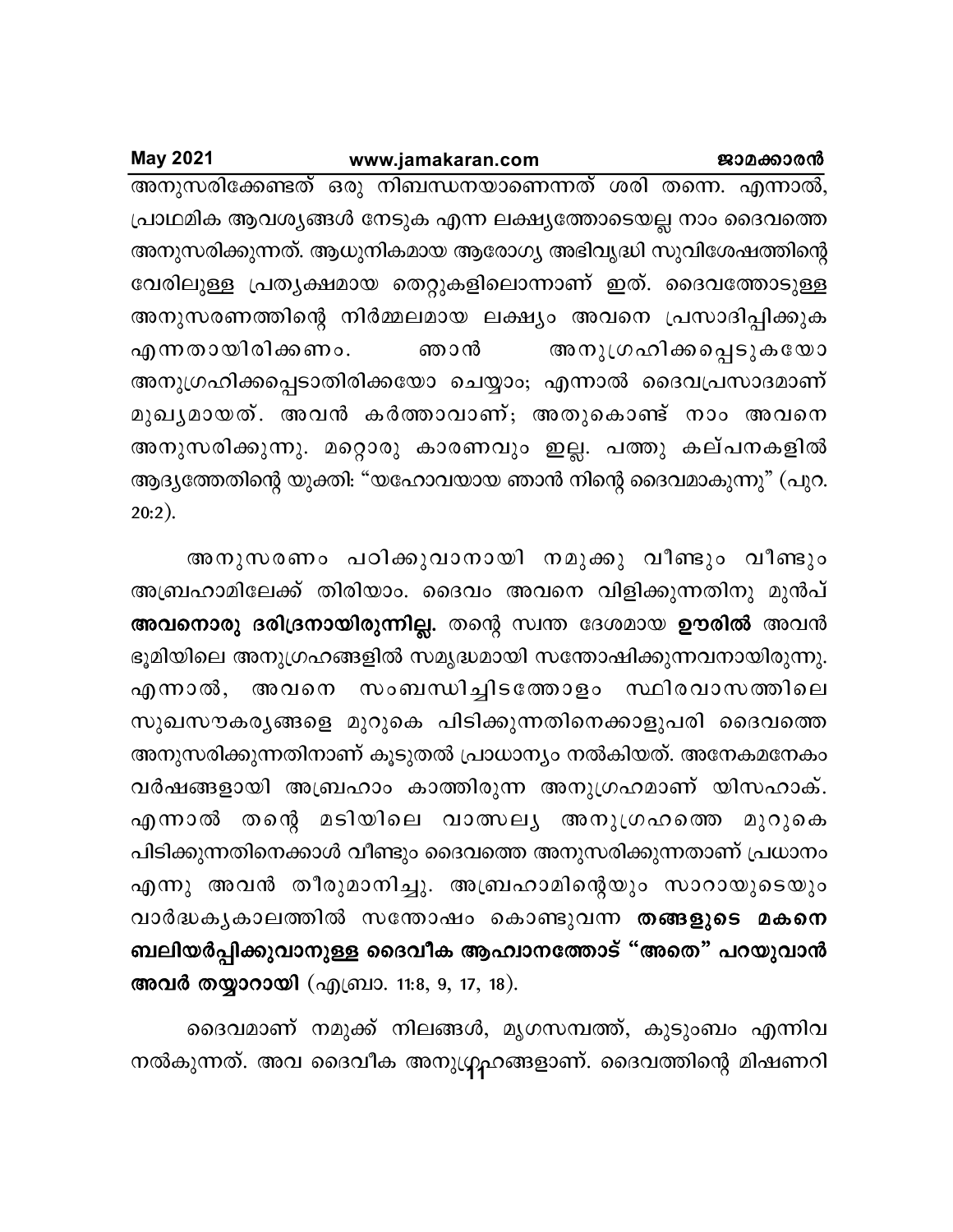<u>ആഹിാനത്തെ അനുസരിക്കുന്നതിന് ഈ അനുഗ്രഹങ്ങൾ നമ്മെ</u> തടസ്സപ്പെടുത്തുന്നത് അവനെ എന്തു മാത്രം നിരാശപ്പെടുത്തുന്നു! നമ്മുടെ സ്വത്ത് നമുക്ക് ഒഴിവുകഴിവുകളായിത്തീരുന്നു! "**ഞാൻ ഒരു നിലം വാങ്ങിയതിനാൽ** അതു ചെന്നു കാണേണ്ടുന്ന ആവശ്യം ഉണ്ടു; എന്നോടു ക്ഷമിച്ചു കൊള്ളേണം എന്നു ഞാൻ അപേക്ഷിക്കുന്നു". "**ഞാൻ അഞ്ചേർ കാളയെ** വാങ്ങിയിരിക്കുന്നു; അവയെ ശോധന ചെയ്വാൻ പോകുന്നു; എന്നോടു ക്ഷമിച്ചു കൊള്ളേണം" "ഞാൻ ഇപ്പോൾ **വിവാഹം കഴിച്ചിരിക്കുന്നു;** അതിനാൽ എനിക്കു വരുവാൻ കഴികയില്ല" (ലൂക്കൊ. 14:18 −20). ഭാവിയിൽ മിഷണറികളാകേണ്ട സ്ഥാനാർത്ഥികളുമായി ഞാൻ സംസാരിക്കുമ്പോൾ ഈ മൂന്നു ഒഴികഴിവുകളിലേതെങ്കിലും ഒന്ന് അവർ പറയുന്നു. അനുഗ്രഹത്തെക്കാൾ അനുഗ്രഹദാതാവ് പ്രധാനപ്പെട്ടതല്ലേ? പ്രിയ സ്നേഹിതാ, നിങ്ങൾ അവനെ അനുസരിക്കുകയില്ലേ?

നമ്മുടെ അനുസരണക്കേടിന് ബുദ്ധിപരമായ വാദഗതികൾ നാമും നിരത്തിവയ്ക്കും. ''ഞാൻ ഈ അനുഗ്രഹങ്ങളെല്ലാം ദൈവവേലക്കു സഹായമായി ഉപയോഗിക്കും". ശമുവേൽ പ്രവാചകൻ ശൗൽ രാജാവിനോട് ചോദിച്ചപ്പോൾ അവനും ഇതു തന്നെ പറഞ്ഞു. ''ഈ ആടുകളിലും കാളകളിലും മേൽത്തരമായവയെ ദൈവമായ യഹോവയ്ക്ക് യാഗം കഴിപ്പാൻ കൊണ്ടു വന്നിരിക്കുന്നു". പ്രിയമുള്ളവരെ, ദൈവത്തിനു നിങ്ങളെ ആണ് ആവശ്യം. നിങ്ങൾക്കുള്ളതിനെ അല്ല. നിങ്ങളുടെ തർക്കസൂത്രങ്ങളെ മതിയാക്കുവിൻ. അവന്റെ ശബ്ദം ശ്രവിക്കുക. അവന്റെ മുന്തിരിത്തോട്ടത്തിലെ വേലയിൽ മുന്നേറുക.

അന്ധരാകാതിരിപ്പാൻ സൂക്ഷിച്ചുകൊള്ളുവിൻ!<br>1**2** ദൈവം തന്റെ ദയയിൽ നാം അവനെ അനുസരിച്ചില്ലെങ്കിലും അനുഗ്രഹിച്ചുകൊണ്ടേയിരുന്നേക്കാം. ഒരു പിതാവ് അനുസരണവും അനുസരണക്കേടുമുള്ള മക്കൾക്ക് നന്മകളും ദാനങ്ങളും നൽകുന്നതു പോലെയാണിത്. ദൈവത്തിന്റെ അനുഗ്രഹങ്ങൾ നമ്മുടെ ജീവിതരീതിയെ അംഗീകരിക്കുന്നതിന്റെ അടയാളമല്ല. അനുഗ്രഹങ്ങളാൽ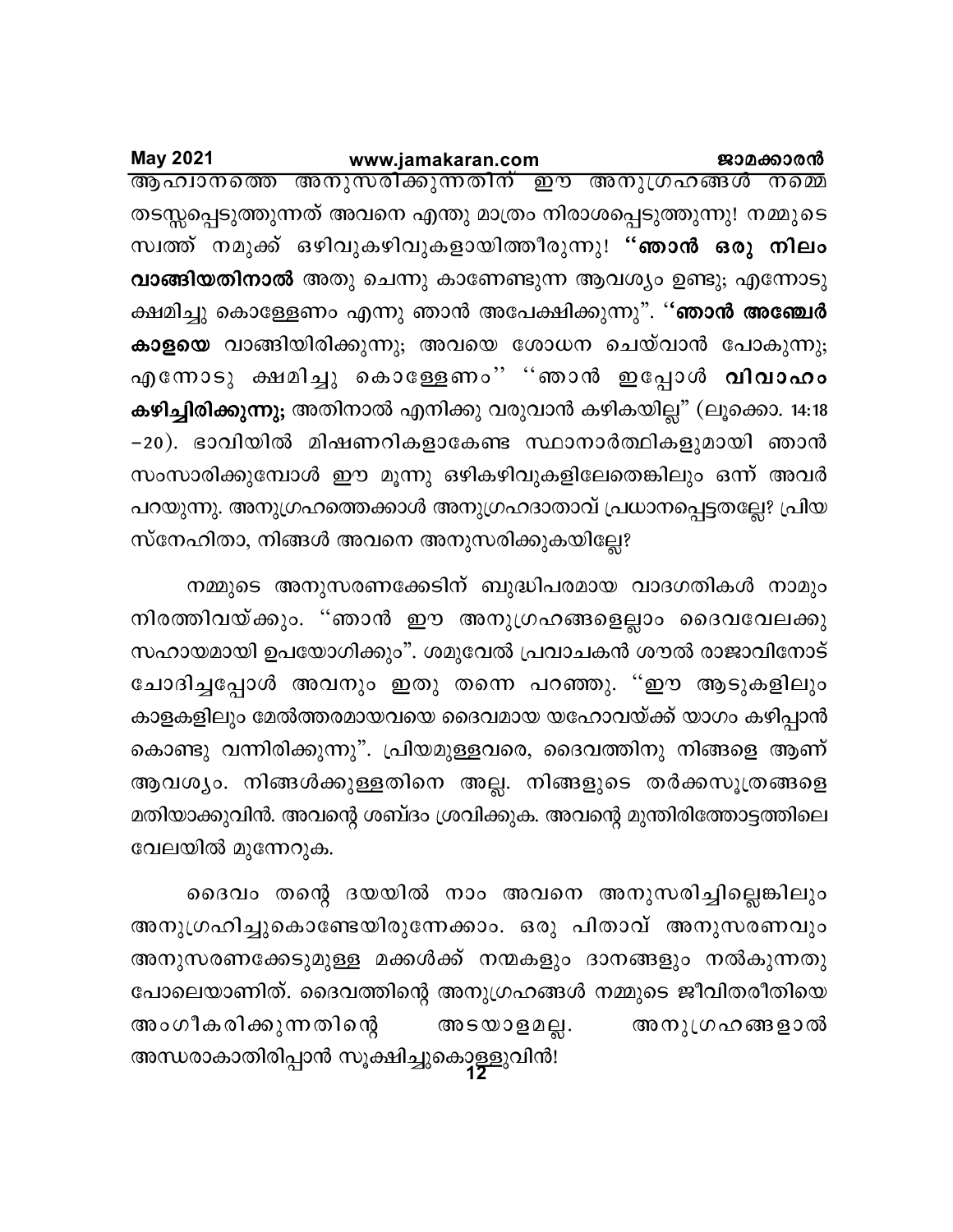**May 2021** 

അനുസരണത്തിന്റെ അനുഗ്രഹങ്ങളും അനുസരണക്കേടിനാൽ ലഭിക്കുന്ന നന്മകളും നാം വേർതിരിച്ചു മനസ്സിലാക്കേണ്ടതാണ്. **നാം** സർക്കാരിന്റെ നിയമങ്ങൾ ലംഘിക്കയും ആദായനികുതി വകുപ്പിനെ കബളിപ്പിക്കയും ചെയ്താൽ നമ്മുടെ സമ്പാദ്യമെല്ലാം കുതിച്ചു കയറും. ഇപ്രകാരം നേടിയ സമ്പത്തിൽ നിന്നും ദശാംശവും വഴിപാടും ദൈവത്തിന് അർപ്പിക്കുന്നത് അവന് വെറുപ്പാണ് (റോമ. 13:1–7). സാത്താൻ ആകർഷകമായ വാഗാദാനങ്ങൾ നൽകി നമ്മെ പിൻതുടരും. നാം ഏതെങ്കിലും വിട്ടുവീഴ്ച ചെയ്താൽ മാത്രമെ അവ നമ്മുടേതായിത്തീരുകയുള്ളൂ. കള്ളക്കണക്കെഴുതുന്നതു മൂലവും സ്ഥാനക്കയറ്റത്തിനുള്ള വാഗ്ദാനം; പ്രവേശന അപേക്ഷയിലെ ചെറിയ തിരുത്തൽ മൂലം ഉദ്യോഗലഭ്യത അല്ലെങ്കിൽ സ്കോളർഷിപ്പ്, ഇത്യാദി. ബാലാക് രാജാവിന്റെ വിശ്വസിക്കുവാൻ പ്രയാസമുള്ള പാരിതോഷികങ്ങൾ വാഗ്ദാനം ചെയ്തപ്പോൾ ബിലെയാം പ്രവാചകൻ പറഞ്ഞ മറുപടി എന്നേക്കുമുള്ള സത്യമാണ്: "**ബാലാക് തന്റെ** ഗൃഹം നിറച്ച് വെള്ളിയും പൊന്നും എനിക്കു തന്നാലും എന്റെ ദൈവമായ യഹോവയുടെ കല്പന ലംഘിച്ചു ഏറെയോ കുറെയോ ചെയ്വാൻ എനിക്കു കഴിയുന്നതല്ല" (സംഖ്യ. 22:18).

# 5. അനുസരണം ദീർഘായുസ്സിനേക്കാൾ ശ്രേഷ്ഠം

ദീർഘകാലം ജീവിക്കണമെന്ന ആഗ്രഹം മനുഷ്യന്റെ ജന്മസിദ്ധമായുള്ളതാണ്. എന്നാൽ **എത്രകാലം ജീവിച്ചു എന്നതല്ല, എങ്ങനെ** ജീവിച്ചു എന്നതിനാണ് പ്രാധാന്യം. ആയുഷ്കാലയളവ് കണക്കാക്കാതെ ദൈവഭയവും അനുസരണവുമുള്ള ജീവിതത്തിന്റെ അനുഗ്രഹത്തെക്കുറിച്ച് ശലോമോൻ തന്റെ ജ്ഞാനത്തിൽ ഇപ്രകാരം എഴുതിയിരിക്കുന്നു: "പാപി നൂറു പ്രാവശ്യം ദോഷം ചെയ്കയും ദീർഘായുസ്സോടെ ഇരിക്കയും ചെയ്യുന്നുണ്ടെങ്കിലും ദൈവത്തെ ഭയപ്പെടുന്ന ഭക്തന്മാർക്ക് നന്മ വരുമെന്നു ഞാൻ നിശ്ചയമായി അറിയുന്നു. എന്നാൽ, ദുഷ്ടനു നന്മ വരികയില്ല" (സഭാ.  $8:12, 13$ ).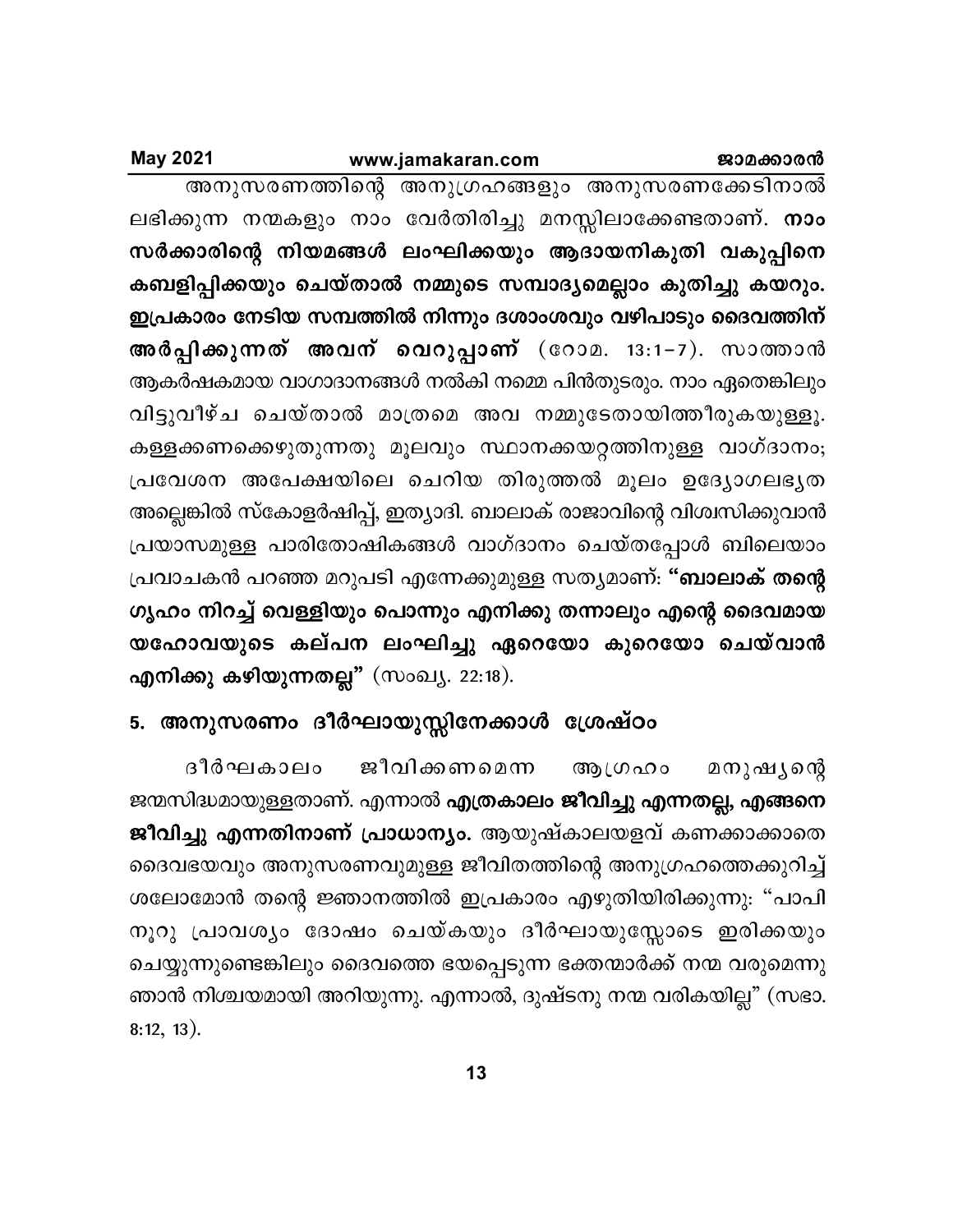ദീർഘായുസ്സിനുവേണ്ടി ദൈവത്തോട് പ്രാർത്ഥിക്കുന്നതിനു പകരം ഇപ്രകാരം പ്രാർത്ഥിക്കുക: "കർത്താവേ, ഈ ലോകത്തിൽ എത്ര കാലം ഞാൻ ജീവിക്കണമെന്ന് അവിടുന്ന് ആഗ്രഹിക്കുന്നുവോ, അത്രയും കാലം അങ്ങയെ അനുസരിച്ചു നടക്കാൻ എന്നെ സഹായിക്കേണമേ". അതായിരുന്നു സെഖര്യാവിന്റെ പ്രാർത്ഥനാഗീതം: "നാം ആയുഷ്കാലം ഒക്കെയും ഭയം കൂടാതെ തിരുമുമ്പിൽ വിശുദ്ധിയിലും നീതിയിലും അവനെ ആരാധിപ്പാൻ കൃപ തരേണമേ" (ലൂക്കൊ. 1:24, 25). ഭൂമിയിലെ ജീവിതം നിത്യജീവിതത്തിലേക്കുള്ള ഒരുക്കമത്രേ എന്ന് പക്വത പ്രാപിച്ച വിശുദ്ധന്മാർ ജീവിതത്തെക്കുറിച്ച് മനസ്സിലാക്കുന്നു. നിതൃതയുടെ വെളിച്ചത്തിൽ ഈ ഭൂമിയിലെ ജീവിതം 40 അല്ലെങ്കിൽ 80 വർഷമായിക്കൊള്ളട്ടെ. അതിൽ യാതൊരു കാര്യവുമില്ല. യേശുവിൽ ഓരോ ദിവസവും അനുസരണത്തോടെ ജീവിക്കുന്നതിലാണ് കാര്യം.

ദൈവത്തിന്റെ പരമമായ ദൗത്യം ഗൗരവമായി ഏറ്റെടുക്കുന്നതുമൂലം ഒരു വൃക്തിയുടെ ജീവിതകാലം ശാരീരികവും മാനസികവുമായ തളർച്ചയും രോഗവും, രക്തസാക്ഷിത്വവും മൂലം ചുരുങ്ങിയേക്കാം. ഹിന്ദുക്കളുടെ പടയെടുപ്പും മുസ്ലീങ്ങളുടെ മതതീക്ഷ്ണതയും ആദിവാസികളുടെ മതാനുഷ്ഠാനങ്ങൾ തുടങ്ങിയവയുടെ നവോത്ഥാനവും തീവ്രതയും സുവിശേഷീകരണ പ്രവർത്തകരെ ഒരു പക്ഷെ രക്തസാക്ഷിത്വത്തിൽ നിന്നുപോലും ഒഴിഞ്ഞു മാറുവാൻ കഴിയാത്തവിധം ആക്കിത്തീർത്തേക്കാം. എന്നാൽ ക്രിസ്തുവിന്റെ കല്പനകൾ അനുസരിച്ചു മുൻഗമിക്കുന്ന നാം തളർന്നു പോകാതിരിക്കുവാൻ അവൻ നമ്മെ മുൻപേ തന്നെ ശക്തീകരിച്ചിട്ടുണ്ട്. "ഞാൻ ഇരുട്ടത്തു നിങ്ങളോട് പറയുന്നതു വെളിച്ചത്തു പറവിൻ: ചെവിയിൽ പറഞ്ഞു കേൾക്കുന്നതു പുരമുകളിൽ നിന്നു ഘോഷിപ്പിൻ; <mark>ദേഹിയെ</mark> കൊല്ലുവാൻ കഴിയാതെ <mark>ദേഹത്തെ</mark> കൊല്ലുവാൻ കഴിയുന്നവരെ ഭയപ്പെടേണ്ട; ദേഹിയെയും ദേഹത്തെയും കൊന്നിട്ടു നരകത്തിൽ നശിപ്പിപ്പാൻ കഴിയുന്നവനെ തന്നെ ഭയപ്പെടുവിൻ" (മത്താ. 10:27, 28).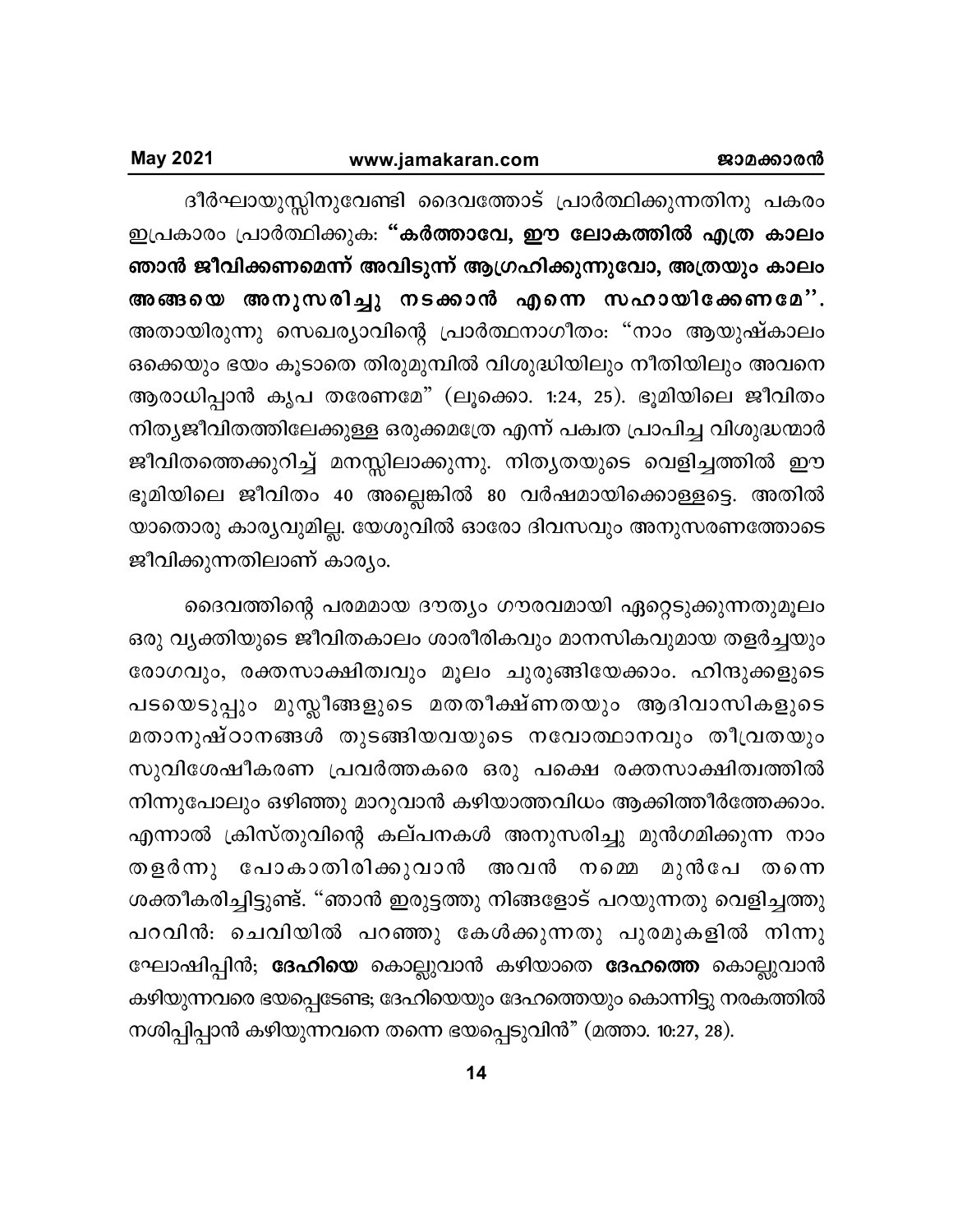| <b>May 2021</b> | www.jamakaran.com                                               | ജാമക്കാരൻ |
|-----------------|-----------------------------------------------------------------|-----------|
|                 | ഹെരോദാവ് രാജാവിന്റെ രഹസ്യ ജീവിതത്തെക്കുറിച്ച് ഇരുട്ടത്ത് ദൈവം   |           |
|                 | തന്നോട് സംസാരിച്ചത് സ്നാപകയോഹന്നാൻ വെളിച്ചത്തു വിളിച്ചു പറഞ്ഞു. |           |

അതിനുവേണ്ടി തന്റെ തലയെ കാഴ്ച വെക്കേണ്ടി വന്നു. അവൻ തന്റെ 35–ാമത്തെ ജന്മദിനം പോലും ആഘോഷിക്കുവാൻ കഴിഞ്ഞില്ല. യോഹന്നാൻ ഒഴികെ മറ്റു പന്ത്രണ്ടു അപ്പൊസ്തലന്മാരും രക്തസാക്ഷികളായി മരിച്ചു. അവർ ലോകം മുഴുവനും ദൈവത്തിന്റെ വലിയ നിയോഗത്തിനെ അനുസരിച്ചു കൊണ്ട് സഞ്ചരിച്ചു. ദൈവത്തെ അനുസരിക്കുന്നത് മാത്രമാണ് തങ്ങളുടെ ലക്ഷ്യമെന്ന് അവർ കരുതിയതുകൊണ്ട് ഉദ്ധാരണം കൈക്കൊള്ളാതെ ഭേദ്യം ഏറ്റു (എബ്രാ. 11:35).

അന്ത്യകാലത്തിന്റെ അന്ത്യനിമിഷങ്ങൾ സമീപത്തായിരിക്കുന്നു. അനുസരണം കെട്ടവരുടെ മേൽ ദൈവകോപം വന്നുകൊണ്ടിരിക്കുന്നു (കൊലൊ. 3:6). അനുസരണക്കേടിന്റെ ആത്മാവ് എല്ലായിടത്തും ഉഗ്രവിഷശക്തിയോടെയും ഊർജ്ജസ്വലതയോടെയും പ്രവർത്തിക്കുന്നു. തെരെഞ്ഞെടുക്കപ്പെട്ട നാം സൂക്ഷ്മതയോടും ജാഗ്രതയോടും ആയിരുന്നില്ലെങ്കിൽ ഈ കാലത്തിന്റെ ആത്മാവിന് അറിയാതെ വഴങ്ങിപ്പോകും.

സിംഹാസനത്തിലിക്കുന്ന ദൈവത്തെ സമ്പൂർണ്ണമായി അനുസരിക്കുന്ന സ്ഥലമാണ് സ്വർഗ്ഗം. അനുസരണക്കേടില്ലാത്ത സ്ഥലം എന്ന് അത് അറിയപ്പെടുന്നു. ജീവന്റെ വൃക്ഷത്തിൽ തങ്ങൾക്കു അധികാരം ഉണ്ടാകേണ്ടതിനും ഗോപുരങ്ങളിൽ കൂടി നഗരത്തിൽ കടക്കേണ്ടതിനും അവന്റെ കല്പനകൾ പ്രമാണിക്കുന്നവൻ ഭാഗ്യവാൻ (വെളി. 22:14).

- R. Stanly